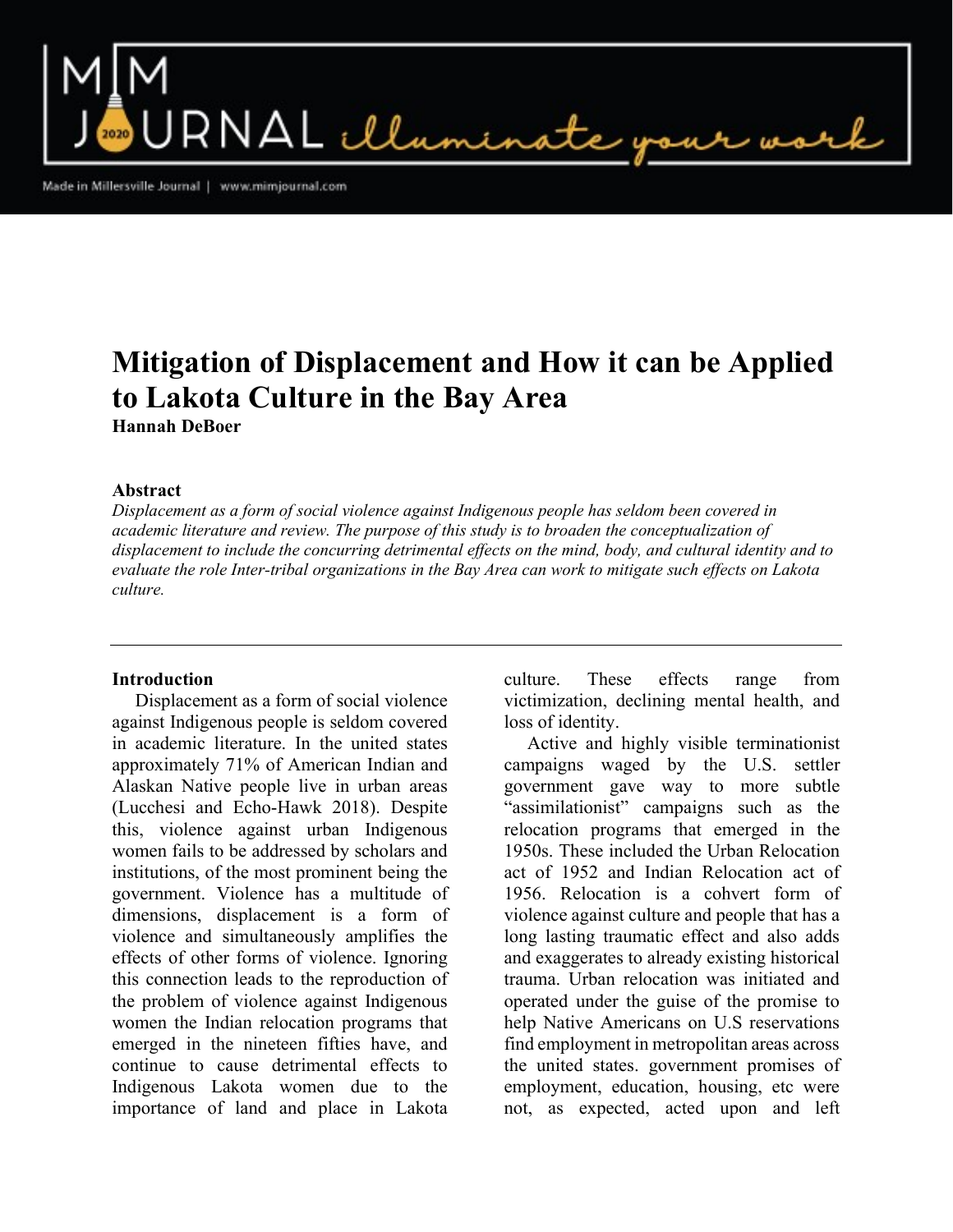relocated individuals cut off from their families and isolated. The BIA, to strengthen the process of assimilation, denied any form of cultural contact between those who had been relocated. Little to no support both economic, social and communal was provided once individuals and families moved off reservation. Indigenous individuals had to find each other and form these connections. This resulted in the formation of the Indigenous founded, led, and run.

 The Bay area of California (occupied Ohlone territory) was selected due to the large numbers of Native individuals being relocated to the region during the Indian relocation acts of the 1950's. Oakland has developed into a cultural hub for the development of urban Indigenous practices and demonstrations of resilience and resistance that work to combat the ill intent of the relocation acts. The Organizations of the Intertribal Friendship house (IFH), Native Health, and Sogorea Te' land trust were selected due to their prominence in the Indigenous communities of the Bay are in recognition and formation of space and place in conjunction with the acknowledgement of the importance of land.

# Methods

 Initially, I had identified the three organizations those being Native Health, The Intertribal Friendship house and Sogorea Te' Land trust, as they had met my criteria of being Intertribal, Indigenous led and run, and located within Alameda county. I had initially planned to have interviews with public relations representatives of each of the three organizations and then approach the results of these interviews through the framework of grounded theory. However, due to time constraints and other limitations I turned to conducting a content analysis utilizing a modified grounded theory

framework of publications released by the respected organizations.

## **Results**

 Land is interwoven with cultural ways, it shapes and permeates the culture. The emphasis is not on the land itself, per se, but rather the relationship formed to the land. This relationship characterizes the base for the development of cultural identity. The system of colonization assaults the relationship of people and cultures to the land. Relocation, being a manifestation of colonialism, intent was to sever this relationship. Expressed by Johnella La Rose of Sogorea Te',

The loss of land plays out in our everyday lives and it shapes how we look at things and how we feel about ourselves... the land was taken and that was such a deep soul wound. The taking of the land, the heart of the people, was the cause of a lot of problems. And I believe with this land trust, and the land itself, I think that is really going to help us find our way back" (Sogorea Te' Land Trust. 2017. Press Release.)

Relocation left Native people disenfranchised and cut off from community support along with blocking access to practice cultural ways that are conducted by tribal communities. Cultural ways that include worldviews, rites, rituals and ceremonies are in themselves protective factors against mental illness. As they provide the backbone for a strong cultural identity. According to the Native Health publication Native Vision,

> An effective protective factor produced by Native American historical ceremonies is a strong cultural identity. Identity was targeted for attack by federal policies that outlawed Native American culture and literally made it illegal to be a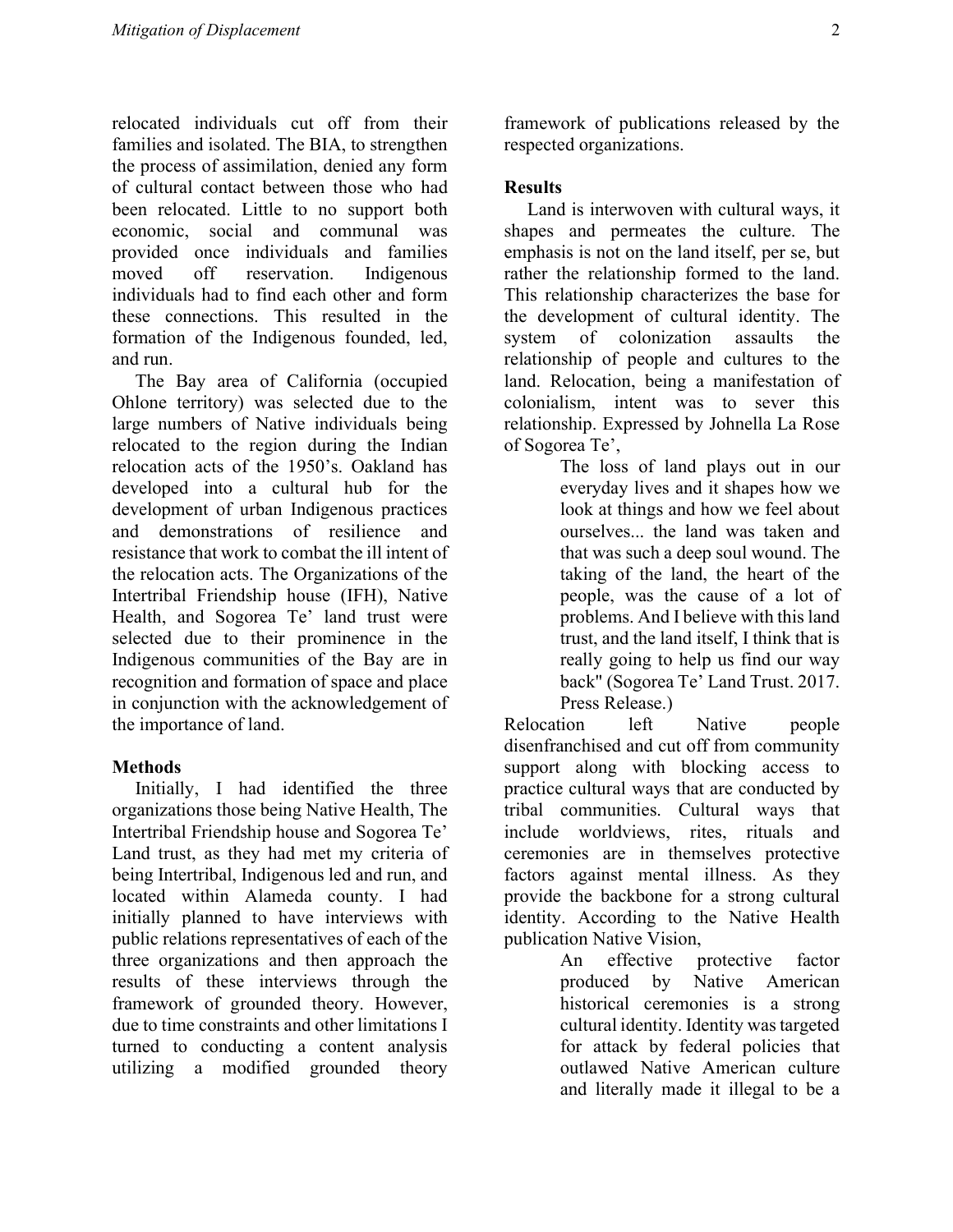Native person. The most successful Native American programs are those that have revived culture, reducing the risk factor of isolation that many Native Americans experience (Native Vision Project. 2012).

Relocation has also resulted in the emergence of a new urban Indigenous identity in which relationships to land have been reconceptualized. Through interracial partnerships and births, Urban Natives do not always have access to tribal specific practices or the same land relations, this lack of, results in the importance of forming community that can replicate the relationships that are built on the basis of land and culture that is synthesized in result.

 The organizations evaluated all work to create community based experiences that form a sense of place. Place is the emphasis on the relationships formed and maintained through culture; an emphasis on the interactions between people and how that relation is formed and maintained. Place emphasises community and the interactions in the community in which cultural heritage is acknowledged and acts as an adhesive for action and orientation and thus create a sense of belonging. These experiences can be built on the basis of Indigenous practices and Native Identity or Native identity being the common ground for those in attendance.

 The Intertribal friendship house hosts community dinners, weekly yoga and drum and dance practice. Though not rooted in North American Indigenous cultural practices, allows those in the Native community to engage within that community in a safe space. Meeting on a weekly basis works to provide stability and encourage a healthy habit. Despite the multitude of Native cultural practices and traditions drumming and dancing spans across cultures and regions. Used in private ceremonies and showcased to the public as with pow wows and festivals. More often than not, when

used/performed in the public sphere there is an element of competition involved. Specific nations have songs and methods but there is a Pan Indigenous cultural tradition that has emerged. These practice spaces at the IFH allow for greater inter community engagement, where a sense of place is developed and sustained. Native Health through the offering of weekly programs such as beadwork, cross stitching, collage, and like the Intertribal Friendship house, drum and dance practice, result in the formation of a sense of place and allow for the community to come together with the specific purpose of healing. These places along with the sense of place that have been established allow for recreation and establishment of a community and brings the communal culture into action. Communal place allows for the recreation of the relationship of land and culture. Exemplifying that when land is taken, there still needs to be a place for people to come together.

 Having place is for the informance of self and cultural identity. Space is the act of having a presence within public consciousness. To have space necessitates the act of reclamation and is achieved through the education, outreach, public events and physical space. All of which create visibility. Sogorea Te' Land trust works in partnership with Planting Justice. Planting Justice is an intersectional organization creating family sustaining careers that cultivate food sovereignty, economic justice, and community healing. They create space for people impacted by mass incarceration and other oppressive systems to envision and work towards personal community transformation through land reclamation, ecological design, and urban food/medicine production (Sogorea Te' Land Trust. 2017. Press Release.). Planting Justice runs a plant nursery in Eastern Oakland and they provide a cultural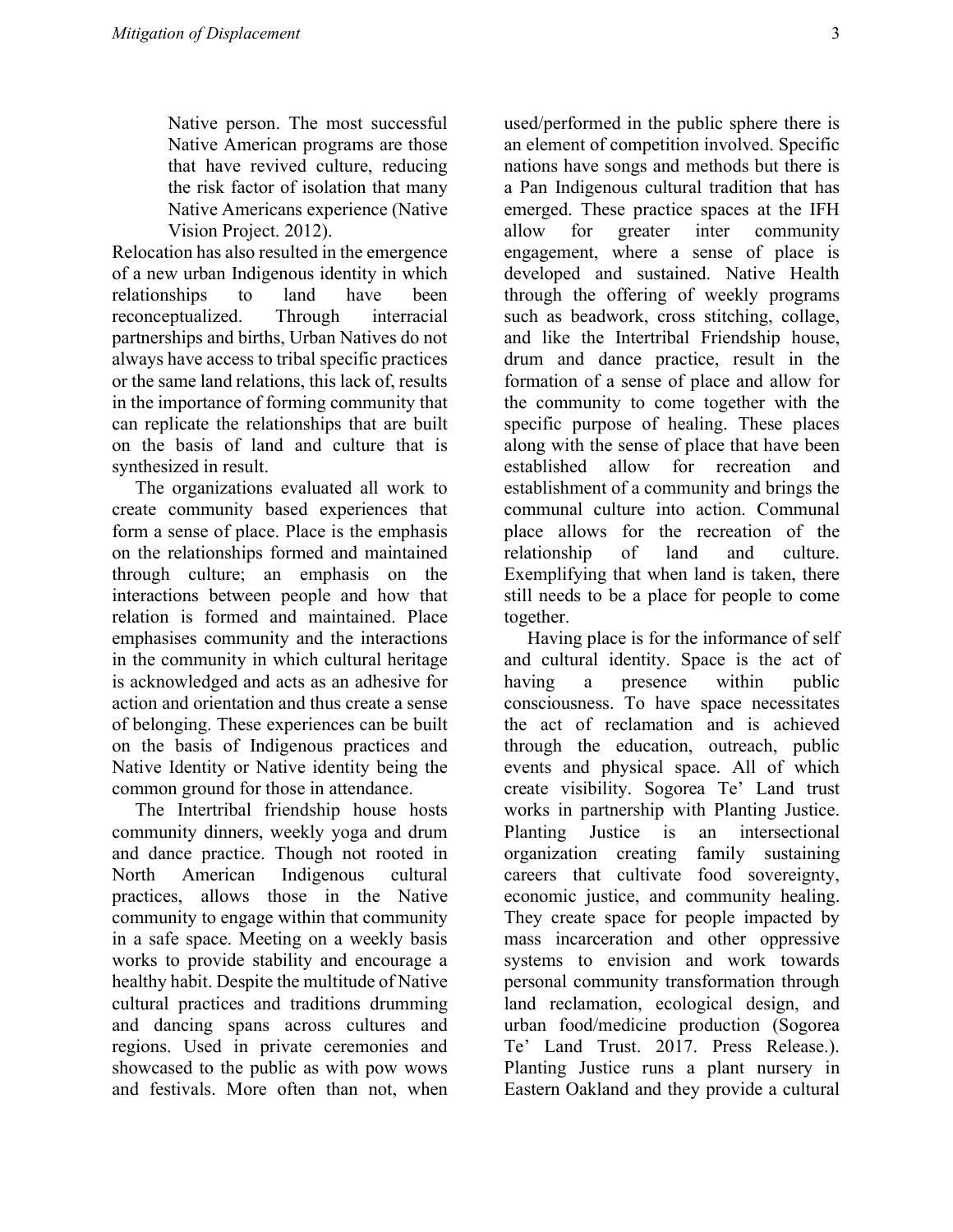easement to Sogorea Te' Land trust in which they have built a traditional Ohlone ceremonial arbor. The partnership of Sogorea Te' and Planting Justice have created a space for the public to engage with Indigenous tradition through visibility.

 Native Health conducts digital stories that cover the topics and experiences of addiction, assault, recovery and other hardships in intersection with Indigenous identity and experience. Examples of this gives visibility to Native people, and it aids in both advocacy and in personal healing. The Intertribal Friendship House along with creating a place for Native peoples also creates space for Native people through hosting Pow Wows and other public demonstrations of Indigenous culture, celebrating identity.

## Discussion and Further research

 The themes of land, place, and space come together to help inform settler understanding on how violence is enacted against Indigenous people, in the case of this study the focus is on the Lakota people. When evaluating how these results can be applied to examine colonial violence waged on the Lakota it is paramount to note that some of the cultural ways touched upon are specific to the Lakota who are one out of 573 federally recognized nations in the united states.

 The taking of land, denying access to land, removal and relocation is done in the acknowledgement of the role land plays in the development of culture, hence the acts to sever the relationship. Relocation, as touched upon, led to a decline in tribal communities, leading to a loss of the usage of the Lakota language, by Lakota individuals. The Lakota language is an expression of personal and sociopolitical relations over time. One of the key observations to understanding Lakota relation to land is the lack of separate lexical categories to differentiate between time and space, all temporal statements are simultaneously spatial ones and vice versa (Powers 1975). Time/space is by its own, a marking of a relationship, such as the Lakota making of relatives ceremony along with other ritualistic uses. The loss of language is also a loss of cultural understanding and way of conceptualizing the universe.

 The relationships that land synthesises in the creation of place can be observed through the Making of Relatives ceremony that connects relatives to both past and present along with physical and spiritual beings (St. Pierre and Long Soldier 1995). The theme of space, in these publications calls for us to give platforms and visibility to Indigneous peoples.

 Actions include the need for more programs and awareness around urban Indigenous peoples and programs that allow for the creation of space. Further research and areas of inquiry include the relation between land, place, and culture, and the formation of a multi spatial identity and the challenging of urban centers being strictly settler colonial spaces.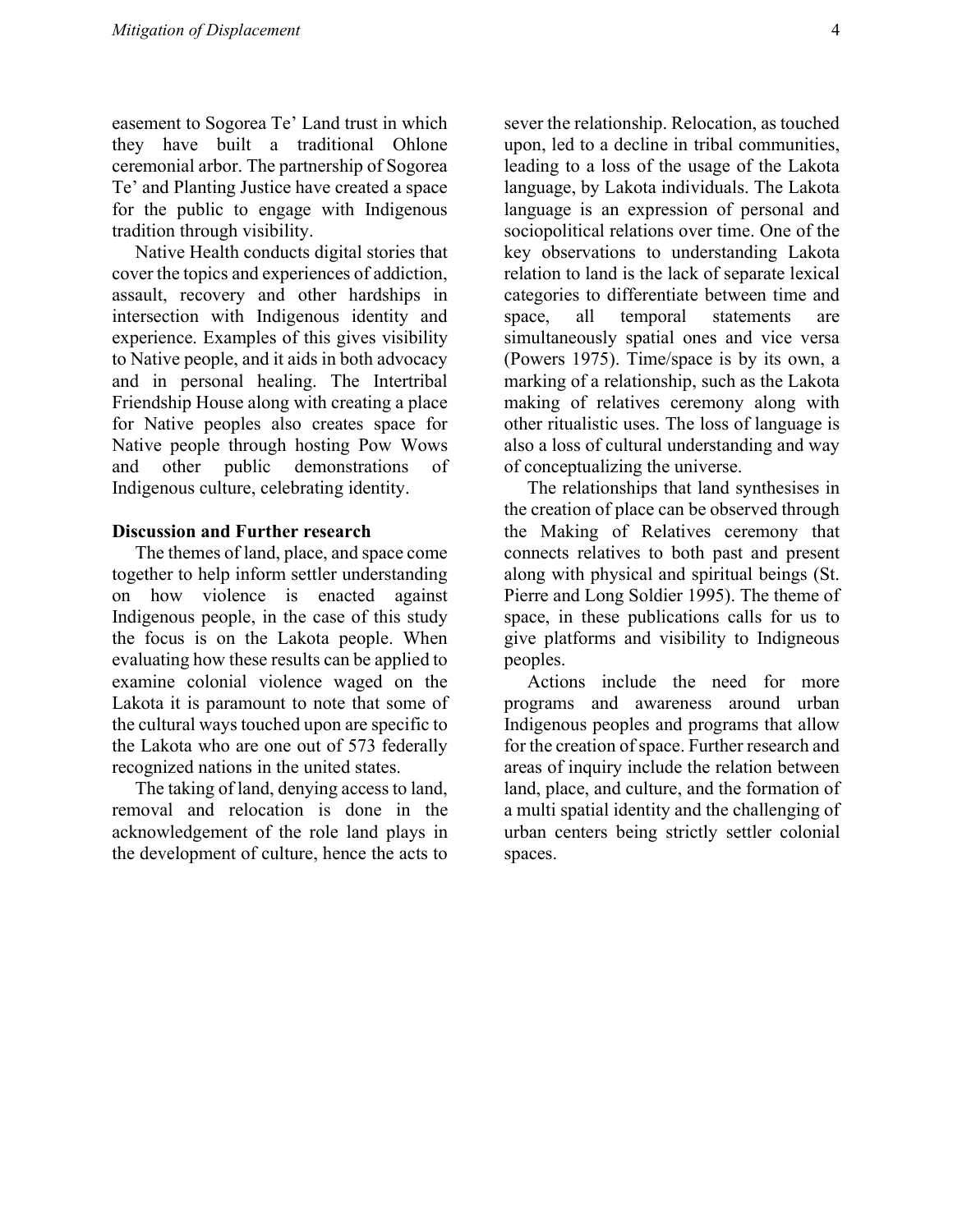### References

- Blue Roberts, Erica and Shannon Jette. 2016. "'We Usually Just Start Dancing our Indian Dances': Urban American Indian (AI) Female Youths' Negotiation of Identity, Health and the Body." Sociology of Health and Illness 38(3):396-410.
- Burt, Larry. 1986. "Roots of the Native American Urban Experience: Relocation Policies in the 1950's." American Indian Quarterly. 10(2): 85-99.
- Deloria, Vine. 1973. God is Red. Golden, Colorado: Fulcrum Publishers
- Freeman, Brenda, Kenneth M. Coll, Rick Two Dogs, Ethleen Iron Cloud Two Dogs, Eileen Iron Cloud, and Paul Robertson. 2016. " The Value of Lakota Traditional Healing for Youth Resilencey and Family Functioning." Journal of Aggression Maltreatment and Trauma 25(5): 455-469.
- Hamdullahpur, Kevin, Kaha:wi J. Jacobs and Kathryn J. Gill. 2018. "Mental Health Among Help Seeking Urban Women: The Relationships Between Adverse Childhood Experiences, Sexual Abuse, and Suicidality." Violence Against Women 24(16): 1967-1981.
- Lucchesi, Annita and Abigail Echo-Hawk. 2018."Missing and Murdered Indigenous Women and Girls Report." Urban Indian Health Institute.
- Markstorm, Carol A. 2011. "Identity Formation of American Indian Adolescents: Local, National, and Global Considerations." Journal of Research on Adolescence 21(2):519-535.
- Native Vision Project. 2012. "Native Vision: A Focus on Improving Behavioral Health Wellness for Native Californians."
- Powers, William.1975. Oglala Religion. University of Nebraska Press
- Simpson, Michael and Jen Bagelman. 2018. "Decolonizing Urban Political Ecologies: The Production of Nature in Settler-Colonial Cities." Annals of the American Association for Geographers.
- Smith, Andrea. 2005. Conquest. Cambridge: South End Press.
- Sogorea Te' Land Trust. 2017. Press Release.
- St. Pierre, M. and T. Long Soldier.1995. Walking in the Sacred Manner. New York, NY: Simon and Schuster
- Vandergeest, Peter, Pablo Idahosa, and Pablo S. Bose. 2007. Development's Displacements: Ecologies, Economies, and Cultures at Risk. Vancouver, BC:University of British Colombia